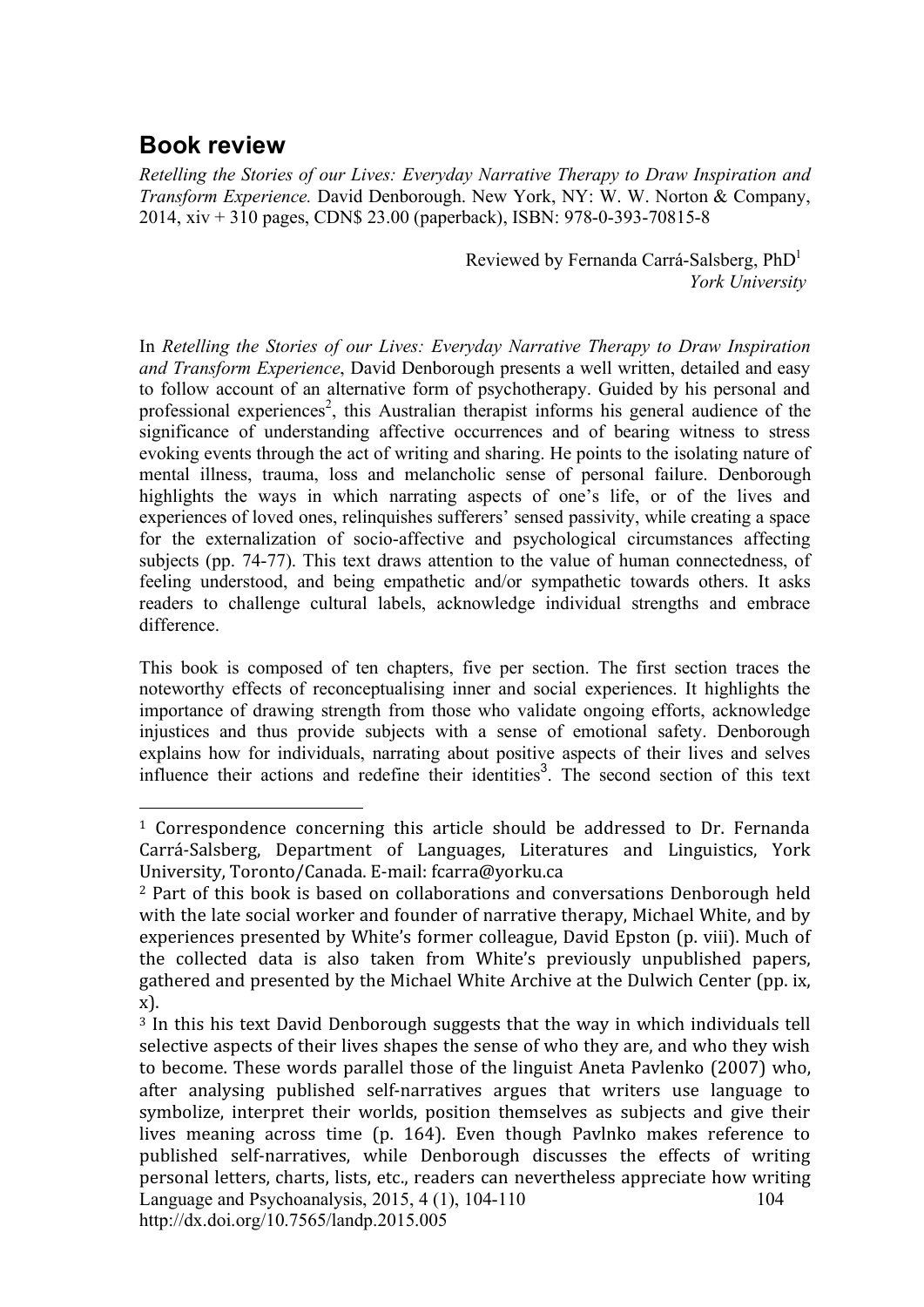conceptualizes the implications of trauma and loss, and addresses the negative effects of cultural expectations. This section also draws attention to the importance of valuing diversity in character. It stresses the significance of constructive memories and points to the benefits of understanding subjects' own personal and shared existence as part of a continuum of legacies.

Both sections address the benefit of documenting and sharing personal hardships, goals and achievements. They emphasize the empowering effects of having a voice, and finding comfort with past and present, as well as real and imagined audiences. Denborough describes the non-linear process of –positive- change. He invites his readers to reflect on their lives and take a thoughtful, hands-on approach to recording stressevoking experiences. This therapist explains how to understand and manage challenges with the use vignettes, visual illustrations and letters, and provides examples of ways in which to document and share experiences by offering templates of charts, graphs, diagrams, questionnaires, certificates, spiritual testaments and non-material wills.

In his first chapter, "A Life of Stories", Denborough offers a model for reclaiming one's storylines through selective descriptions of lived occurrences. By highlighting specific events of his own childhood as examples, he explains how deciding on what and how events are shared alters the conceptualization of individuals' own realities and sense of self (p. 4). He defines the construction, deconstruction and reconstruction of identities and highlights the implications of recognizing how sexist, racist, homophobic, and abusive lenses mark the manner in which subjects perceive their occurrences. Equally important, this therapist underlines the importance of externalizing such views, and –once again- embracing socio-emotional aspects worth remembering and sharing.

Chapter two, "We Are Not Our Problems" maintains the significance of identifying and externalizing psychological, emotional and social stressors. Denborough explains how personifying problems and understanding their triggers lessen their negative influence(s). With an emphasis on narrative theatre and interviews, this chapter continues to support the worth of re-writing life stories, and the significance of drawing strength from a supportive audience (pp. 41-43, 53, 69). Chapter three, "Finding the Right Audiences for Our Stories" points to the value of compassion, understanding and empathy. Denborough stresses the fruitfulness of taking proactive steps to understand and overcome difficult problems. He highlights the significance of contributing to friends' and loved ones' experiences as acknowledging witnesses. As seen earlier, this chapter supports the worth of sharing and receiving supportive feedback. After having worked with prisoners and individuals living in social isolation, Denborough also recommends writing letters to imagined audiences, explaining that such an act can also be conducive to writers' positive change.

In connection with the aforementioned chapter, chapter four, "Teamwork and Remembering Who is important to Us", focuses on the significance of membership and thus, of the therapeutic aspects of being part of a supportive team of individuals (p. 87). In this chapter Denborough presents the idea of creating a 'team sheet' for one's 'club of life'. He explains that such list may include imaginary and/or real friends, as well as

to actual or imagined audiences influences subjects' claim and (re)interpretation of their
past
and
present
realities.

Language and Psychoanalysis, 2015, 4 (1), 104-110 http://dx.doi.org/10.7565/landp.2015.005

 $\overline{a}$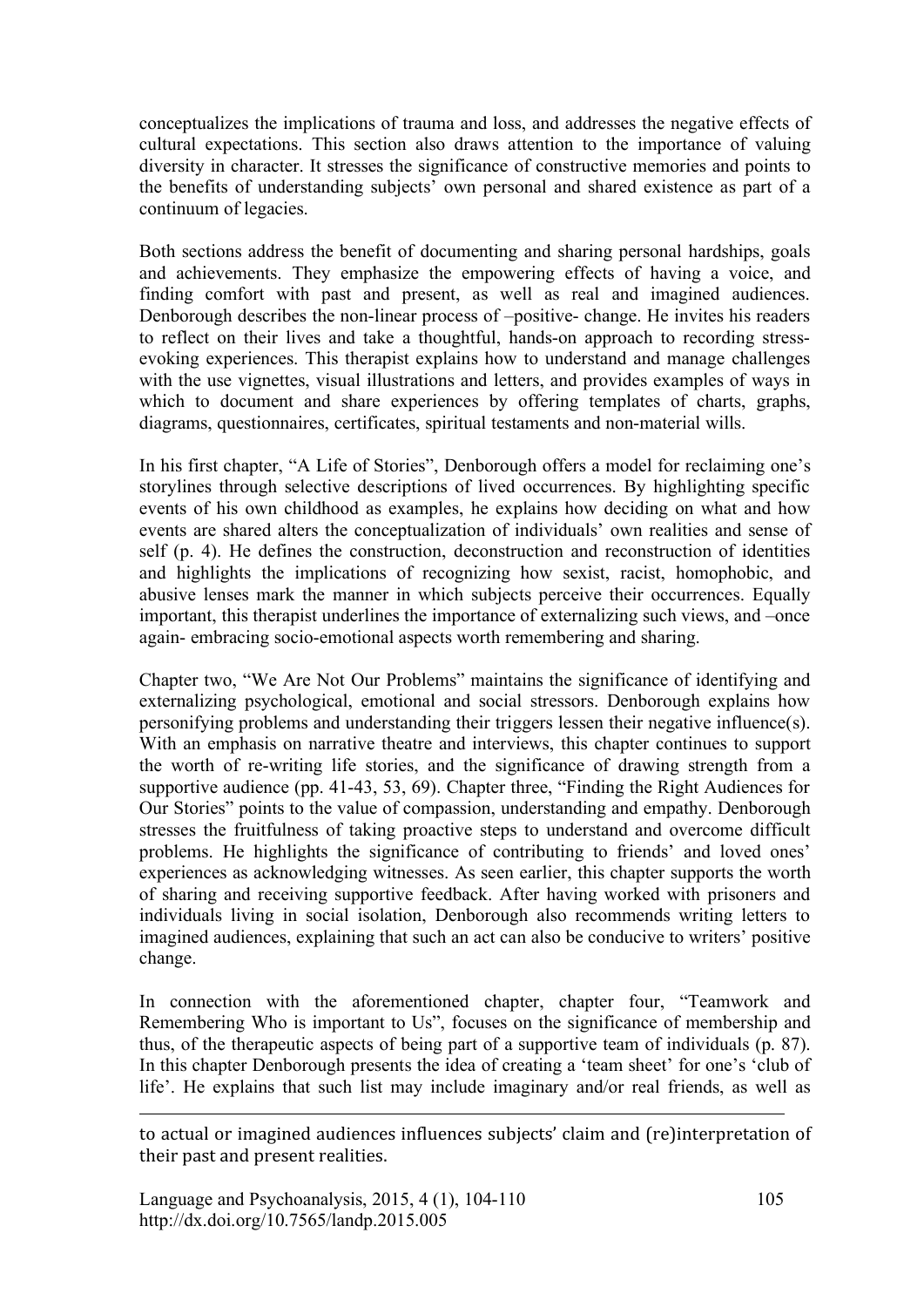religious figures, and even pets. This list, continues Denborough, may contain the names of individuals who are alive, and/or diseased (p. 93). As always, this therapist highlights the importance of documenting goals and keeping a list of scored accomplishments. He also invites his readers to create a diagram representing their individual and collective achievements (p. 103), and reinstates the significance of celebrating accomplishments. Denborough outlines the worth of being attached to subjects' 'better judgements', and points to the importance of staying connected with those who have introduced us to positive thoughts (p. 107).

"Life as a Journey: Migrations of Identity" analyses the benefits of understanding the way in which individuals respond to sudden transitions (p.121). Denborough looks into the manner in which personal changes lead to migrations of identity (p. 123), and speaks of the unsettling feelings that may follow such vicissitudes. The importance of writing and sharing letters is stressed once again, as is the documentation of goals and responses (pp. 130-132). He explains that during times of drastic change experiencing "backlashes" in the forms of fears and/or negative feeling is natural. He suggests that predicting and externalizing such setbacks makes the process of change and that of reclaiming one's life more manageable (pp. 141-142).

The sixth chapter, "Questioning Normality and Escaping Failure", invites individuals to challenge cultural expectations, re-consider the definition of normal and honour diverse forms of living (pp. 147,149). Denborough asks his readers to resist cultural pressures, suggesting that socio-cultural influences often lead to self-criticism and a sense of personal failure. He stresses the benefit of documenting and appreciating one's distinctiveness (pp. 152-153, 155, 160-162, 168). In this chapter, as read in all other chapters, Denborough continues to stress the importance of active listening (p. 150). In "Reclaiming our Lives from Trauma and Honouring What's Important to Us", this therapist offers coping strategies for individuals affected by trauma. He highlights the importance of cherishing individuality and honouring the qualities that make survival possible. He explains that even if a response becomes blocked and consciously forgotten, "no adult or child is a passive recipient of trauma" (p. 177). All subjects, argues Denborough, "take action to minimize their exposure to trauma and decrease their vulnerability to it" (p. 177). This therapist reiterates that connecting with compassionate individuals while reclaiming our lives influence the manner in which we understand our reality, perceive occurrences, and therefore act (p. 184). This chapter reinforces the significance of honouring acts of resistance, and of forging a stronger bond with others and oneself to overcome trauma (p. 198).

Language and Psychoanalysis, 2015, 4 (1), 104-110 http://dx.doi.org/10.7565/landp.2015.005 106 "Saying Hello Again when we have Lost Someone we Love" addresses the value of transforming the experience of grief and carrying legacies of loved ones who have passed away. Here Denborough rejects the cultural expectation of "saying good bye". He suggests that the Western notion of "finding closure" and hence anticipating an end to the relationship one holds with loved ones can be difficult to tolerate and/or conceptualize (pp. 211, 213). Denborough emphasizes the Western paradox of mourning and acknowledges Freud's theory through a reference to Barbara Myerhoff's (1982) work. In this section he highlights how in Western societies, regardless of the profound loneliness, need and isolation mourners experience following their loss, individuals are often expected to "move on" and adjust to the idea of leaving behind the relationship held with those who pass away (p.213). Following Freud, Denborough challenges such expectation by inviting mourners to reincorporate the memory of those who perished into their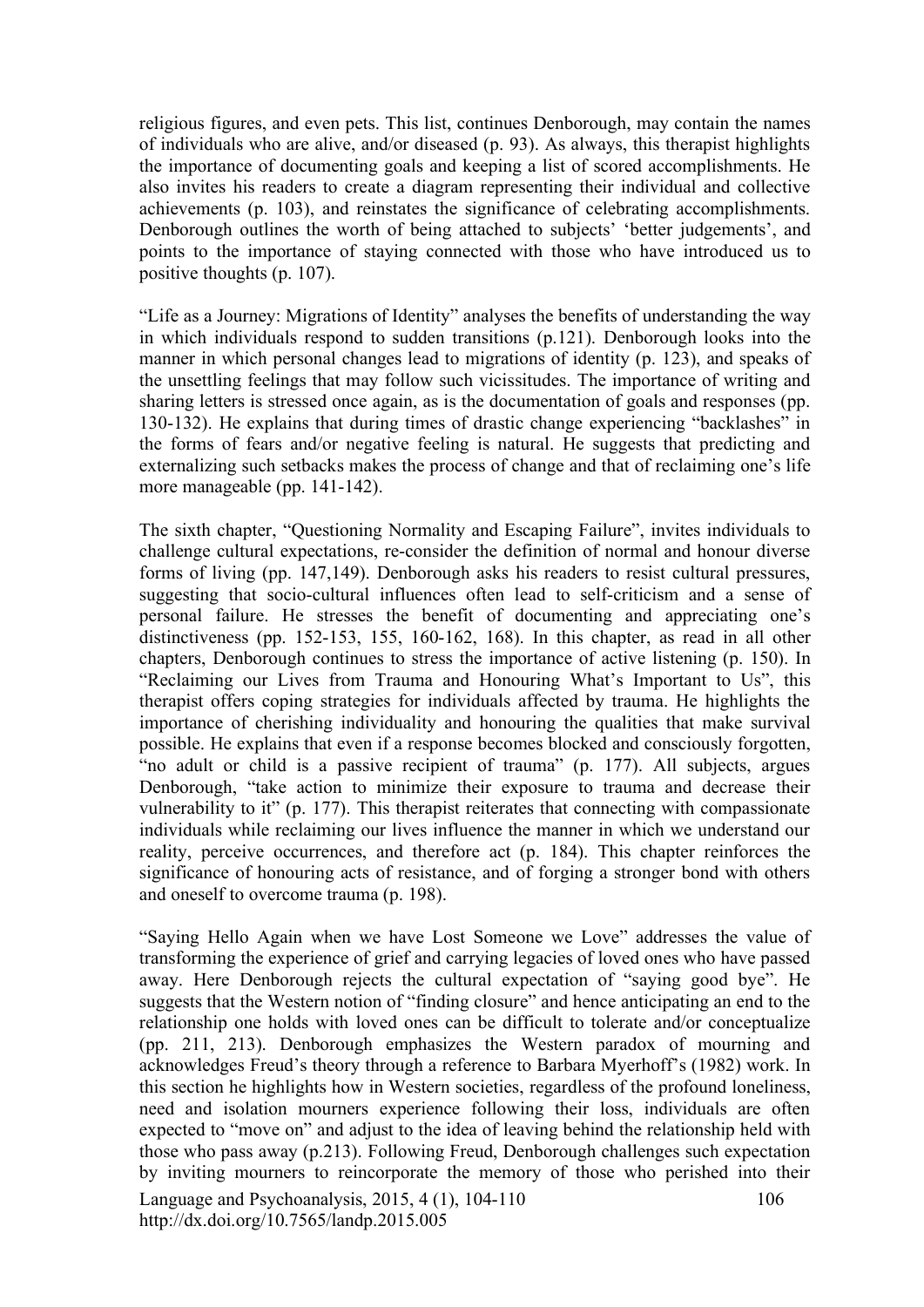present: to remember stories, honour their lives through prayers, and write letters highlighting memories and overall feelings (p. 213).

In this chapter, while addressing the guilt that often rises following the death of abusive individuals, Denborough stresses the importance of self-forgiveness and understanding (p. 239). He briefly returns to a theme presented in the introductory chapter by once again making reference to how socio-cultural signifiers and expectations influence subjects' self-other perceptions and identities. He thus mentions how issues of gender, ethnicity, etc., affect the way individuals cope with grief. Denborough also emphasizes that feelings of loss can be further complicated with experiences of physical, emotional and/or sexual abuse (pp. 238-239). Once again Denborough draws attention to the benefits of writing, suggesting that when subjects under the experiences of grief, guilt, and isolation, they should find comfort in writing and sharing their work with an imagined or real audience.

Chapter nine, "Legacy and memory: When we are facing our Final Chapter", discusses ways for readers to think of their mortality. Here Denborough stresses the benefits of focusing on the positive memories individuals leave behind (p. 246). While remaining with the theme of memory and loss, this chapter also draws attention to the fears that rise from being diagnosed with the early onset of dementia. This therapist discusses the challenges of preparing for one's physical passing, while he addresses the separate, yet perceptually interconnected experience of anticipating the eventual absence of one's short-term memory. The emphasis is once again placed on the significance of writing letters and asking family and friends to preserve and cherish the love and memories we leave behind. Denborough re-introduces the benefit of creating a spiritual will of legacies, proposing we should see our lives as a part of an important process that lives on despite our physical passing.

In the tenth and final chapter, "Where does our Story Fit in the Bigger Picture", Denborough points to the importance of linking our lives with those who came before, and those who came –or will come- after us. He suggests that challenging and/or embracing our ancestors' actions, as well as their priorities, hopes and dreams aid(s) in the beneficial reconstruction of our own identities (pp. 271-272). In this chapter Denborough asks his readers to consider to the changes that can be taken up for the sake of future generations (p. 287). As read in chapter nine, this therapist highlights the spiritual and emotional importance of conceptualizing our existence as part of a spiritual continuum. Once again, Denborough provides his own, as well as others' experiences. He describes the significance of forging a connection through letters written to past and/or present, lived and/or imagined individuals, and guides his readers with important points to consider when writing their own letters (pp. 286-287). As always, in this final chapter Denborough continues to stress the emotional importance of sharing one's writing with others.

Language and Psychoanalysis, 2015, 4 (1), 104-110 http://dx.doi.org/10.7565/landp.2015.005 107 As mentioned throughout this review, *Retelling the Stories of our Lives* highlights the significance of investing in actions that concretely grant us the power to change the views of our past, present and future. Denborough emphasizes that as social beings, we are enriched by the existing and/or imagined presence of those who offer us spiritual and emotional comfort. He points at the manner in which our worlds become deepened by those who -knowingly and unknowingly- perceive our existence as part of a continuum of memories and legacies. This writer does a wonderful job at inspiring and granting his readers a sense of purpose. His book is empowering; it offers tools to help conceptualize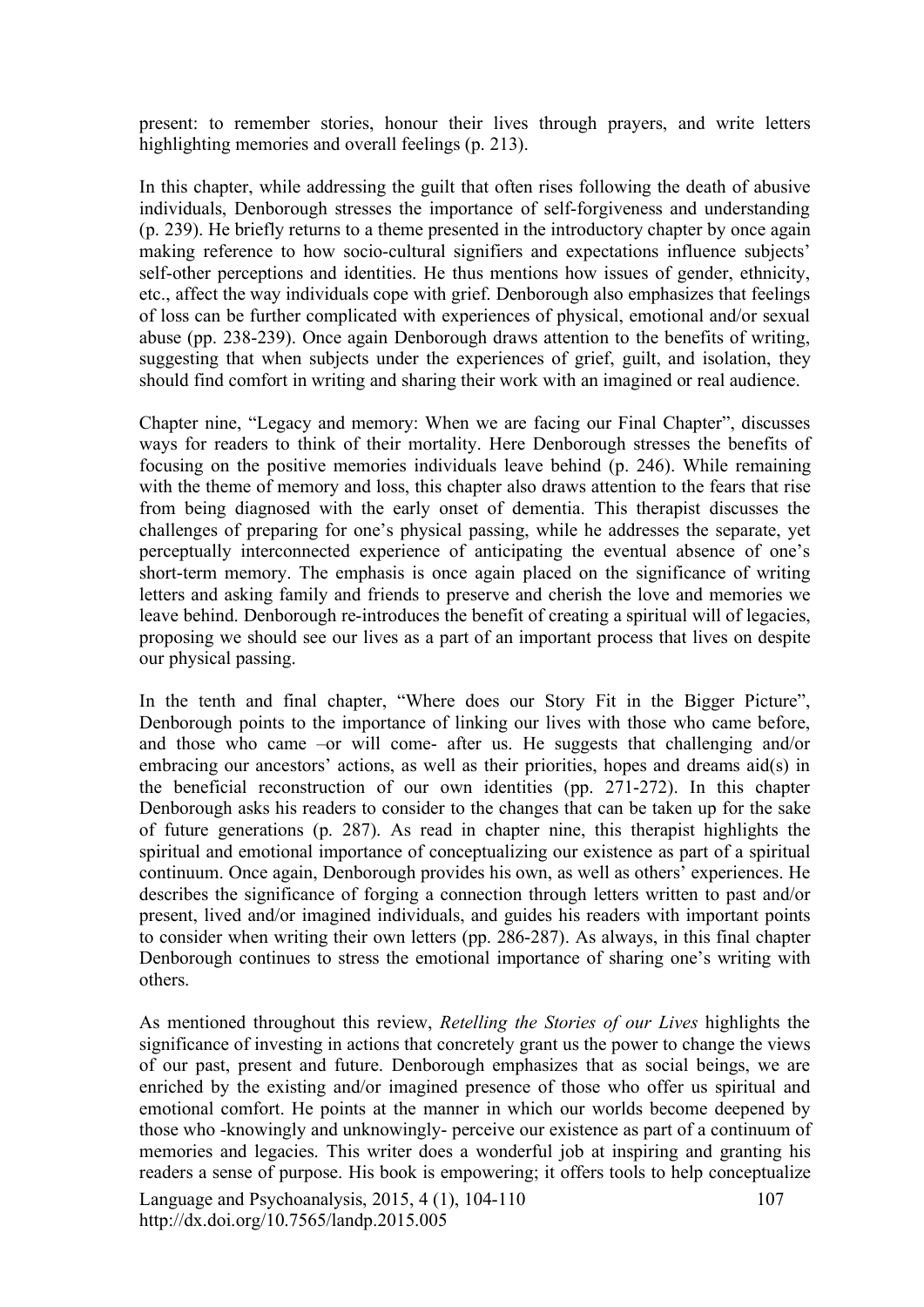and verbalize realities, ongoing actions and self-other perceptions. Equally important, Denborough addresses the importance of empathy and forgiveness, and the consequence of embracing one's existence with a renewed interpretation of the journey we know as life.

While this therapist makes no reference to the dynamics that take place within our third space, and thus to the defenses triggered within the constant interplay of our private and shared, conscious and unconscious realities<sup>4</sup>, Denborough's words indirectly reflect psychoanalytic practice through his rejection of passivity. In *Beyond the Pleasure Principle* Freud explains that being unwillingly passive when exposed to sudden and/or ongoing danger, intensifies subjects' unpleasure. This is a condition that results in the unconscious deployment of defenses meant to counteract the ego's sensed hopelessness (pp. 138, 141-142). As explained thus far, actively overcoming one's crises, as well as one's sense of doom and/or despair in the face of physical and/or emotional trauma(s), loss and melancholia, is central to Denborough's approach.

That being said, academics and psychoanalysts may still feel that certain sections in *Retelling the Stories of our Lives* could have benefited from direct references to psychoanalytic theory. There could have been a more in-depth discussion of trauma, mourning, melancholia, and of dream interpretations as wish fulfilments, or as repetitions of the moment(s) of trauma. The same could be said of the absence in addressing subjects' histories of affect, and, as argued by Freud in "Observations on Love and Transference", of the advantages of transference within and outside of the analytic setting (p. 347). Yet, scholars and therapists must bear in mind that Denborough's aim was to offer to a general audience the unmistakable benefits of narrative therapy. His book presents simple descriptions of consciously perceived events, offering step-by-step illustrations of how, through the act of writing, subjects may consciously transform perceptions of experiences and cope with life's short and long-term problems. Once again, *Retelling the Stories of our Lives* draws attention to the importance of sharing and externalizing experiences. Denborough highlights the emotional significance of human connections, albeit at the conscious level. He stresses the value of experiencing a sense of socio-affective belonging and continuity through time. In his book this therapist informs his audience –patients, relatives, friends and professionals- that focusing on positive aspects of our actions, and documenting concerns, wishes, and achievements, alters the way in which we see ourselves, define our existence and therefore behave within the interconnected fluidity of our personal and shared realities.

 <sup>4</sup> Our
social
interactions,
knowledge,
perceptions
and
behaviours
are
not
limited
to isolated layers of conscious, preconscious and unconscious dynamics, but on the interaction of the subject's split worlds within the area known as the third space. As argued
 by
 Britzman
 (2006),
 this third
 space
 is
 an
 area
 in
 which
 self‐other interactions become governed by an unconsciously shared "give and take"; it is a terrain through which we unknowingly respond to others' psychic histories and resulting affect as much as others respond to our own history of affect (pp. 42-44 and
49).

Language and Psychoanalysis, 2015, 4 (1), 104-110 http://dx.doi.org/10.7565/landp.2015.005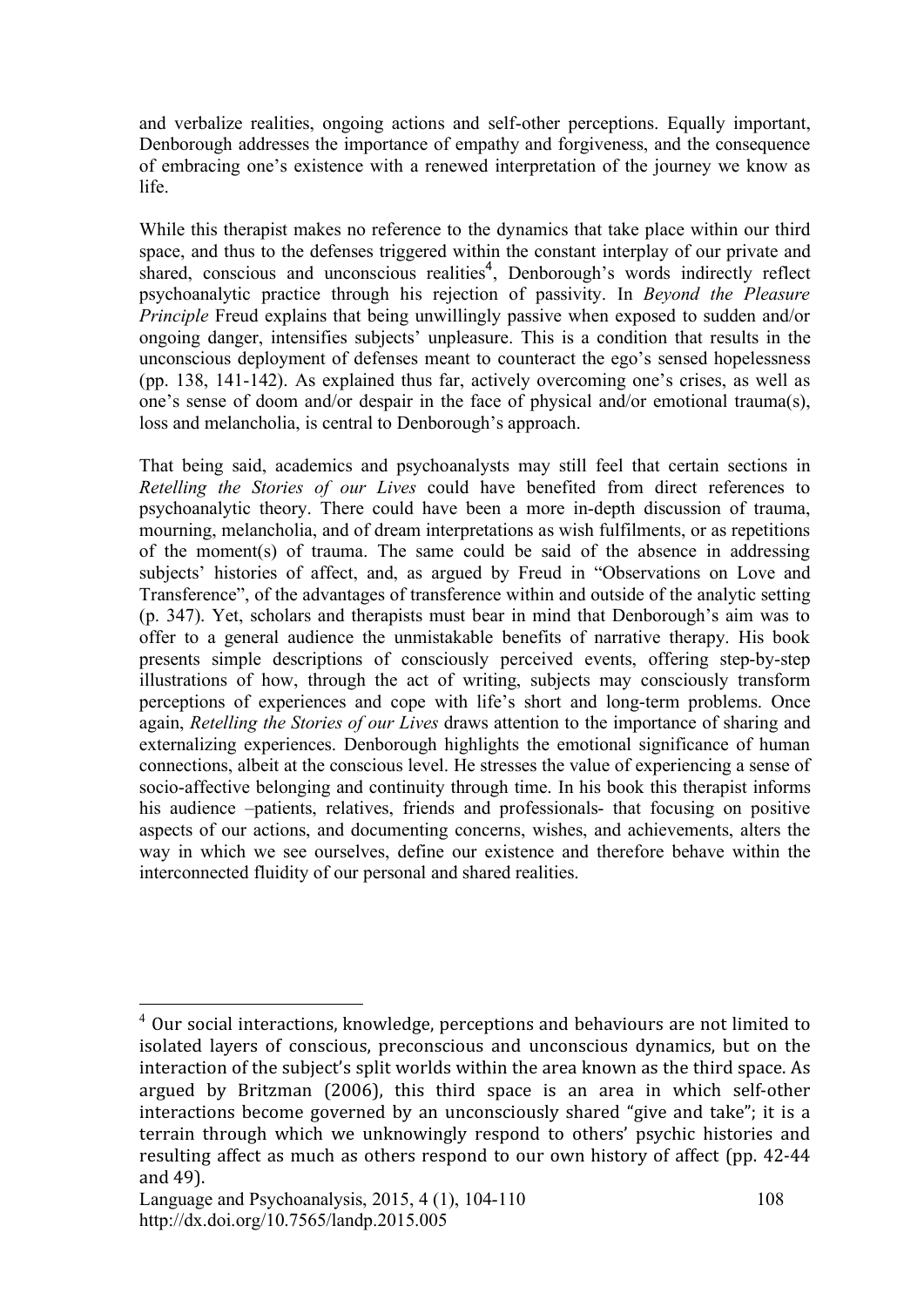## **Biographical Note**

Fernanda Carra-Salsberg has been a postsecondary foreign language educator for the past fifteen years. Born in Buenos Aires, Argentina, her interest in language, culture, migration and identity formations stems from her repeated migrations as a child and an adolescent, and from experiences as a language pedagogue. She has taught English as a Second language and Spanish. Carra-Salsberg is currently teaching advanced Spanish Grammar and Spanish for Native Speakers at York University, Canada.

Carra-Salsberg has obtained a BA (hns.) in Spanish Language, Literature and Linguistics at York University, a B.Ed. in Second Language Acquisition and History at OISE, University of Toronto, a MA in Spanish at the University of Toronto. She has recently completed her PhD in language acquisition, language philosophy and psychoanalysis at the Faculty of Education, York University.